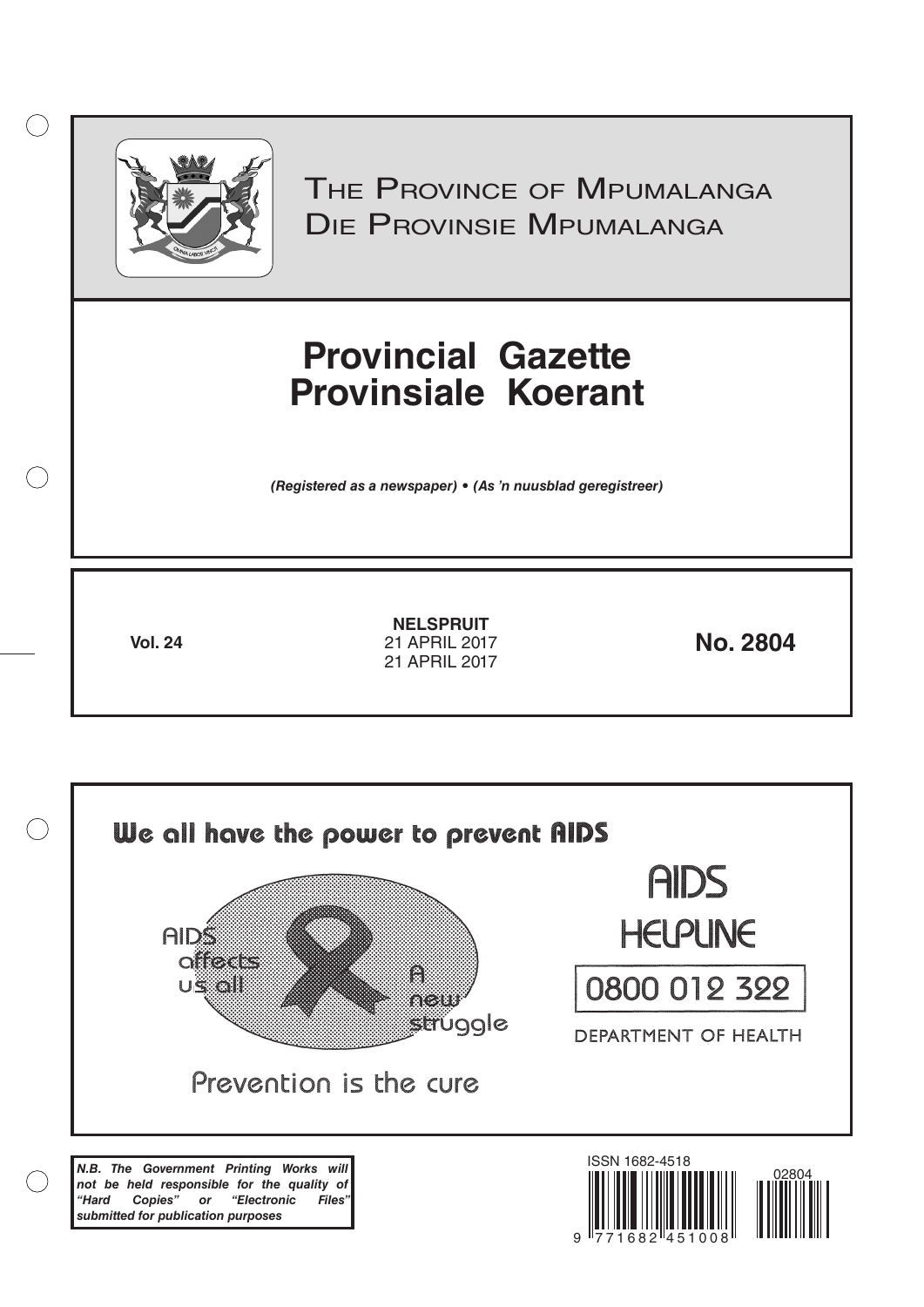## **IMPORTANT NOTICE:**

**The GovernmenT PrinTinG Works Will noT be held resPonsible for any errors ThaT miGhT occur due To The submission of incomPleTe / incorrecT / illeGible coPy.**

**no fuTure queries Will be handled in connecTion WiTh The above.**

## **CONTENTS**

|    |                                                                                                    | Gazette | Page |
|----|----------------------------------------------------------------------------------------------------|---------|------|
|    |                                                                                                    | No.     | No.  |
|    | <b>GENERAL NOTICES • ALGEMENE KENNISGEWINGS</b>                                                    |         |      |
| 30 | Town-planning and Townships Ordinance (15/1986): Remainder of Erf 843, Piet Retief                 | 2804    | 11   |
| 30 |                                                                                                    | 2804    | 11   |
| 34 | Town-planning and Townships Ordinance, 1986: Steve Tshwete Amendment Scheme 683                    | 2804    | 12   |
| 34 | Ordonnansie op Dorpsbeplanning en Dorpe, 1986: Steve Tshwete-wysigingskema 683                     | 2804    | 12   |
| 35 | Spatial Planning and Land Use Management Act (16/2013): Portion 28 of the farm Kromdraai No. 416   | 2804    | 13   |
| 36 | Govan Mbeki SPLUM By-Law 2016,: Notice of cancelation of General Plans and Townships               | 2804    | 15   |
| 37 | Town-planning and Townships Ordinance (15/1986): Piet Retief Amendment Schemes 350 and 351         | 2804    | 15   |
| 37 | Ordonnansie op Dorpsbeplanning en Dorpe (15/1986): Piet Retief-wysigingskemas 350 en 351           | 2804    | 16   |
|    | <b>PROCLAMATION • PROKLAMASIE</b>                                                                  |         |      |
| 9  | Town-planning and Townships Ordinance, 1986: Notice of approval of Amendment Schemes 1579 and 2005 |         |      |

#### **LOCAL AUTHORITY NOTICES • PLAASLIKE OWERHEIDS KENNISGEWINGS**

| 36 |                                                                                            |      |  |
|----|--------------------------------------------------------------------------------------------|------|--|
| 37 | Spatial Planning and Land Use Management, 2015: Holding 58, Eloff Small Holdings Extension | 2804 |  |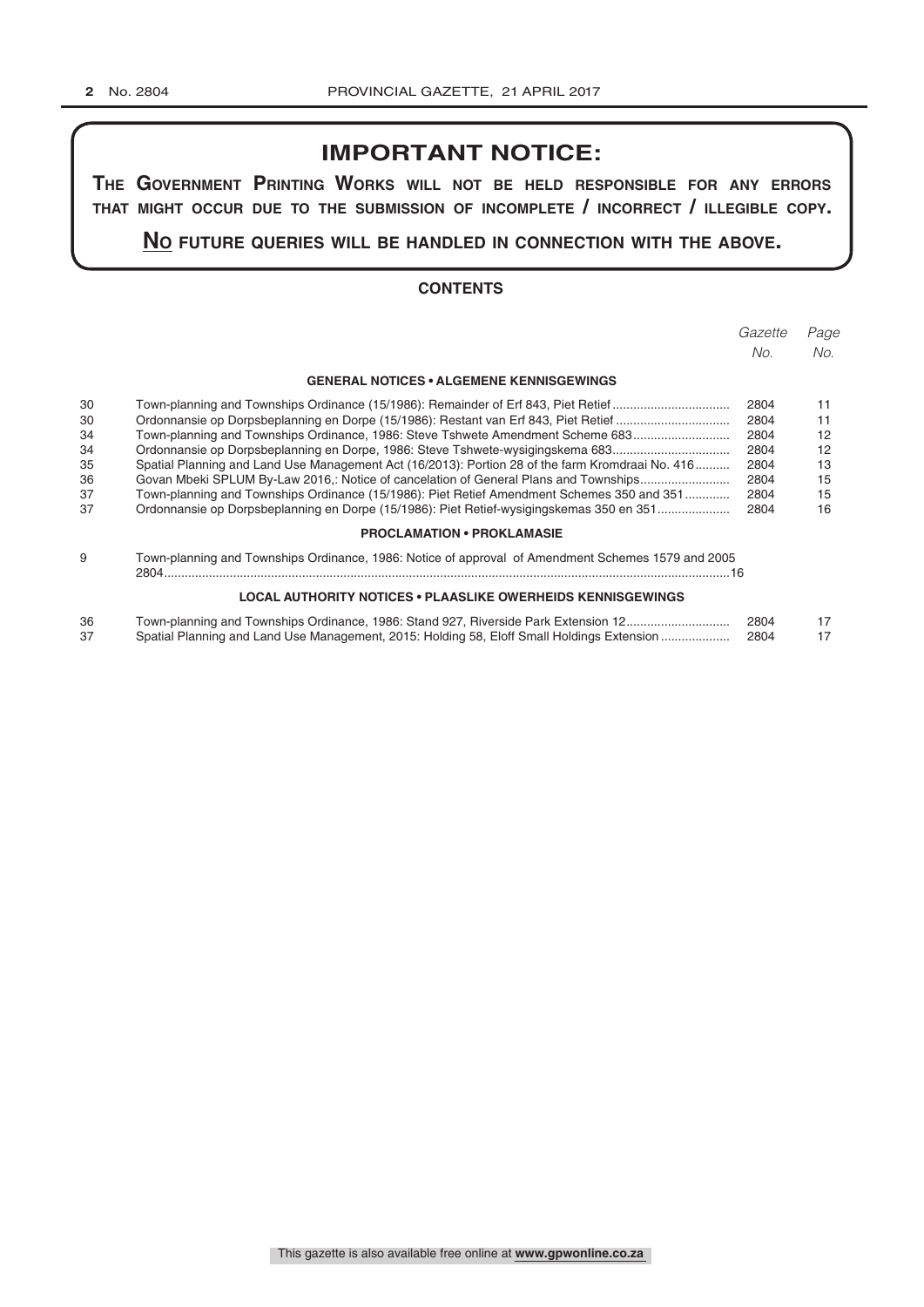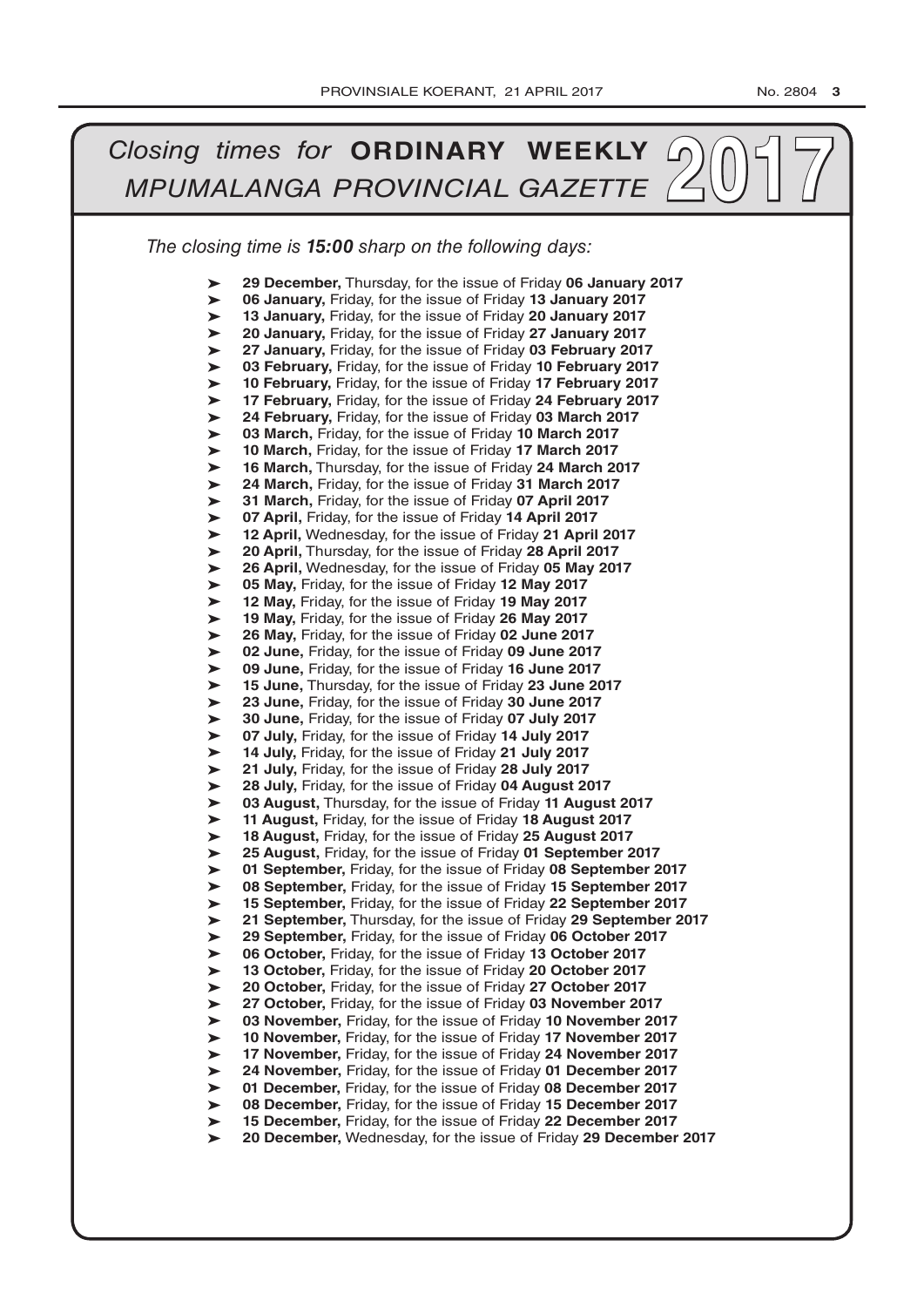## **LIST OF TARIFF RATES** FOR PUBLICATION OF NOTICES **COMMENCEMENT: 1 APRIL 2016**

## **NATIONAL AND PROVINCIAL**

Notice sizes for National, Provincial & Tender gazettes 1/4, 2/4, 3/4, 4/4 per page. Notices submitted will be charged at R1000 per full page, pro-rated based on the above categories.

| <b>Pricing for National, Provincial - Variable Priced Notices</b> |                          |         |  |
|-------------------------------------------------------------------|--------------------------|---------|--|
| <b>Notice Type</b>                                                | <b>New Price (R)</b>     |         |  |
| Ordinary National, Provincial                                     | 1/4 - Quarter Page       | 250.00  |  |
| Ordinary National, Provincial                                     | 2/4 - Half Page          | 500.00  |  |
| Ordinary National, Provincial                                     | 3/4 - Three Quarter Page | 750.00  |  |
| Ordinary National, Provincial                                     | 4/4 - Full Page          | 1000.00 |  |

## **EXTRA-ORDINARY**

All Extra-ordinary National and Provincial gazette notices are non-standard notices and attract a variable price based on the number of pages submitted.

The pricing structure for National and Provincial notices which are submitted as **Extra ordinary submissions** will be charged at **R3000** per page.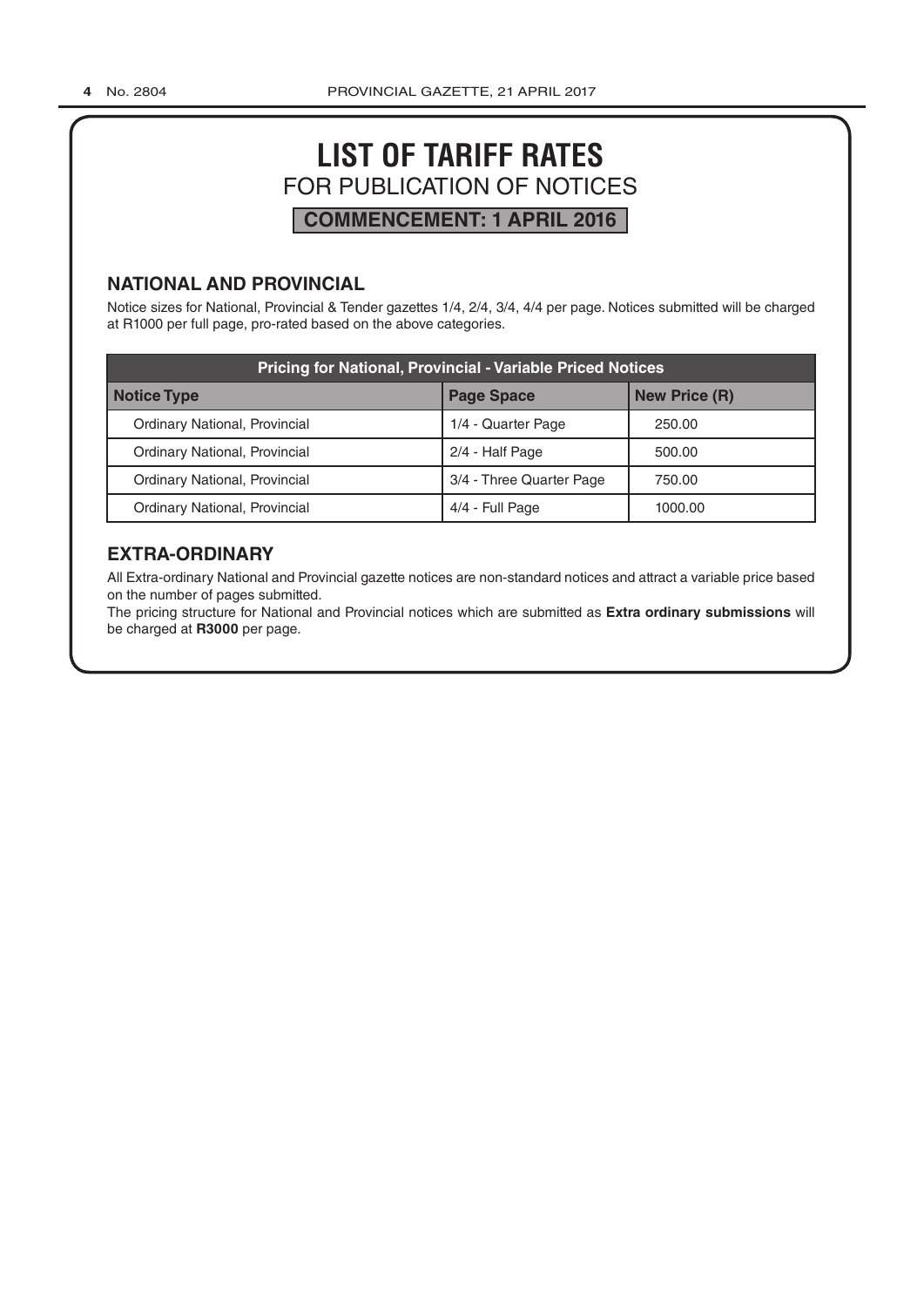The **Government Printing Works** (**GPW**) has established rules for submitting notices in line with its electronic notice processing system, which requires the use of electronic *Adobe* Forms. Please ensure that you adhere to these guidelines when completing and submitting your notice submission.

## **Closing Times for ACCepTAnCe of noTiCes**

- 1. The *Government Gazette* and *Government Tender Bulletin* are weekly publications that are published on Fridays and the closing time for the acceptance of notices is strictly applied according to the scheduled time for each gazette.
- 2. Please refer to the Submission Notice Deadline schedule in the table below. This schedule is also published online on the Government Printing works website www.gpwonline.co.za

All re-submissions will be subject to the standard cut-off times. **All notices received after the closing time will be rejected**.

| <b>Government Gazette Type</b>                   | <b>Publication</b><br><b>Frequency</b> | <b>Publication Date</b>                              | <b>Submission Deadline</b>                              | <b>Cancellations Deadline</b>                   |
|--------------------------------------------------|----------------------------------------|------------------------------------------------------|---------------------------------------------------------|-------------------------------------------------|
| <b>National Gazette</b>                          | Weekly                                 | Friday                                               | Friday 15h00 for next Friday                            | Tuesday, 12h00 - 3 days<br>prior to publication |
| <b>Regulation Gazette</b>                        | Weekly                                 | Friday                                               | Friday 15h00, to be published<br>the following Friday   | Tuesday, 12h00 - 3 days<br>prior to publication |
| <b>Petrol Price Gazette</b>                      | As required                            | First Wednesday of<br>the month                      | One week before publication                             | 3 days prior to<br>publication                  |
| <b>Road Carrier Permits</b>                      | Weekly                                 | Friday                                               | Thursday 15h00, to be<br>published the following Friday | 3 days prior to<br>publication                  |
| Unclaimed Monies (justice,<br>labour or lawyers) | January / As<br>required<br>2 per year | Any                                                  | 15 January / As required                                | 3 days prior to<br>publication                  |
| Parliament (acts, white paper,<br>green paper)   | As required                            | Any                                                  |                                                         | 3 days prior to<br>publication                  |
| <b>Manuals</b>                                   | As required                            | Any                                                  | <b>None</b>                                             | <b>None</b>                                     |
| <b>State of Budget</b><br>(National Treasury)    | <b>Monthly</b>                         | Any                                                  | 7 days prior to publication                             | 3 days prior to<br>publication                  |
| Legal Gazettes A, B and C                        | Weekly                                 | Friday                                               | One week before publication                             | Tuesday, 12h00 - 3 days<br>prior to publication |
| <b>Tender Bulletin</b>                           | Weekly                                 | Friday                                               | Friday 15h00 for next Friday                            | Tuesday, 12h00 - 3 days<br>prior to publication |
| Gauteng                                          | Weekly                                 | Wednesday                                            | Two weeks before publication                            | 3 days after submission<br>deadline             |
| Eastern Cape                                     | Weekly                                 | Monday                                               | One week before publication                             | 3 days prior to<br>publication                  |
| Northern Cape                                    | Weekly                                 | Monday                                               | One week before publication                             | 3 days prior to<br>publication                  |
| <b>North West</b>                                | Weekly                                 | Tuesday                                              | One week before publication                             | 3 days prior to<br>publication                  |
| KwaZulu-Natal                                    | Weekly                                 | Thursday                                             | One week before publication                             | 3 days prior to<br>publication                  |
| Limpopo                                          | Weekly                                 | Friday                                               | One week before publication                             | 3 days prior to<br>publication                  |
| Mpumalanga                                       | Weekly                                 | Friday                                               | One week before publication                             | 3 days prior to<br>publication                  |
| <b>Gauteng Liquor License</b><br>Gazette         | Monthly                                | Wednesday before<br>the First Friday of the<br>month | Two weeks before publication                            | 3 days after submission<br>deadline             |
| Northern Cape Liquor License<br>Gazette          | Monthly                                | First Friday of the<br>month                         | Two weeks before publication                            | 3 days after submission<br>deadline             |
| National Liquor License Gazette                  | Monthly                                | First Friday of the<br>month                         | Two weeks before publication                            | 3 days after submission<br>deadline             |
| Mpumalanga Liquor License<br>Gazette             | 2 per month                            | Second & Fourth<br>Friday                            | One week before                                         | 3 days prior to<br>publication                  |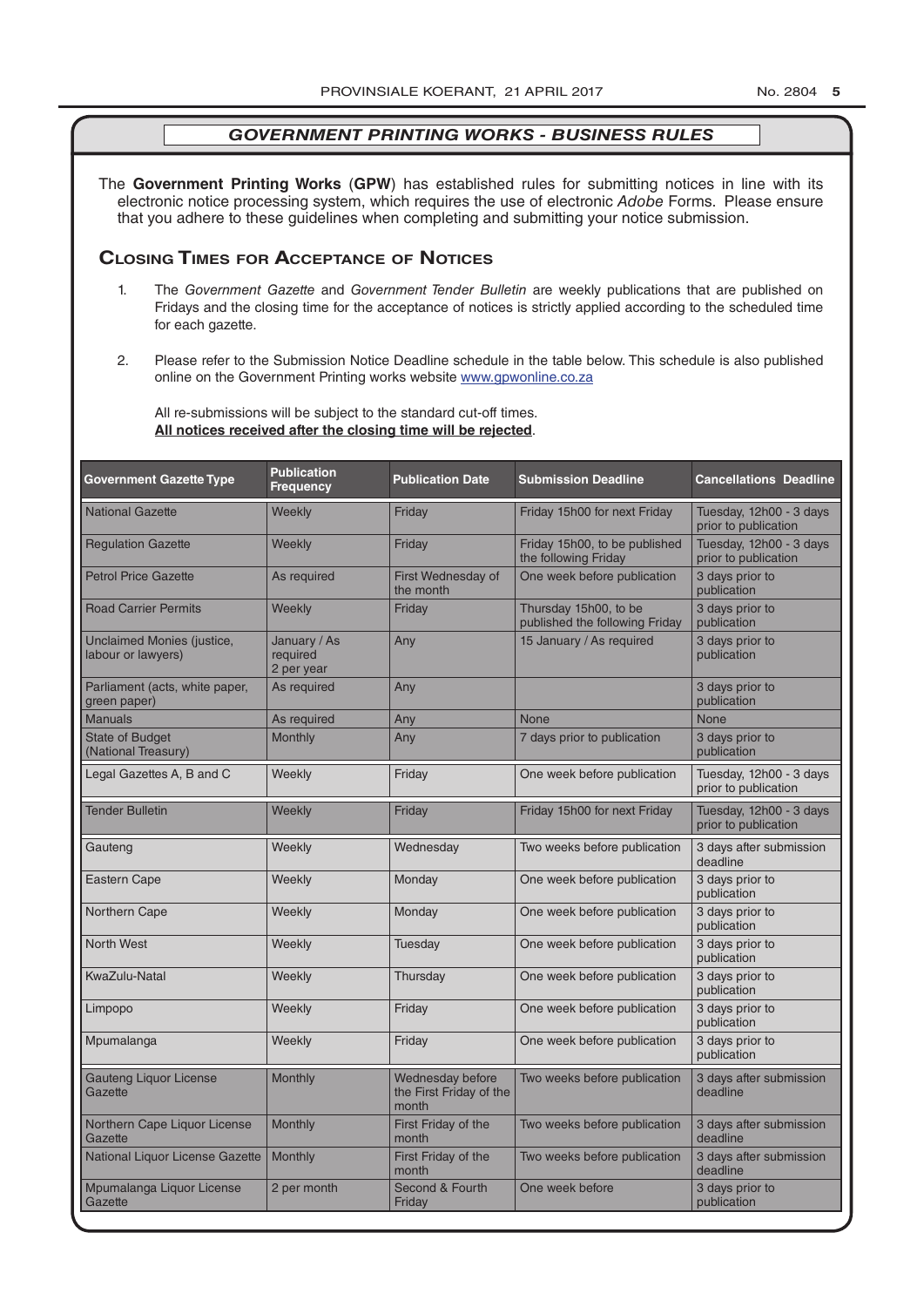### **exTrAordinAry gAzeTTes**

3. *Extraordinary Gazettes* can have only one publication date. If multiple publications of an *Extraordinary Gazette* are required, a separate Z95/Z95Prov *Adobe* Forms for each publication date must be submitted.

## **NOTICE SUBMISSION PROCESS**

- 4. Download the latest *Adobe* form, for the relevant notice to be placed, from the **Government Printing Works** website www.gpwonline.co.za.
- 5. The *Adobe* form needs to be completed electronically using *Adobe Acrobat* / *Acrobat Reader*. Only electronically completed *Adobe* forms will be accepted. No printed, handwritten and/or scanned *Adobe* forms will be accepted.
- 6. The completed electronic *Adobe* form has to be submitted via email to submit.egazette@gpw.gov.za. The form needs to be submitted in its original electronic *Adobe* format to enable the system to extract the completed information from the form for placement in the publication.
- 7. Every notice submitted **must** be accompanied by an official **GPW** quotation. This must be obtained from the *eGazette* Contact Centre.
- 8. Each notice submission should be sent as a single email. The email **must** contain **all documentation relating to a particular notice submission**.
	- 8.1. Each of the following documents must be attached to the email as a separate attachment:
		- 8.1.1. An electronically completed *Adobe* form, specific to the type of notice that is to be placed.
			- 8.1.1.1. For National *Government Gazette* or *Provincial Gazette* notices, the notices must be accompanied by an electronic Z95 or Z95Prov *Adobe* form
			- 8.1.1.2. The notice content (body copy) **MUST** be a separate attachment.
		- 8.1.2. A copy of the official **Government Printing Works** quotation you received for your notice . *(Please see Quotation section below for further details)*
		- 8.1.3. A valid and legible Proof of Payment / Purchase Order: **Government Printing Works** account customer must include a copy of their Purchase Order*.* **Non**-**Government Printing Works** account customer needs to submit the proof of payment for the notice
		- 8.1.4. Where separate notice content is applicable (Z95, Z95 Prov and TForm 3, it should **also** be attached as a separate attachment. *(Please see the Copy Section below, for the specifications)*.
		- 8.1.5. Any additional notice information if applicable.
- 9. The electronic *Adobe* form will be taken as the primary source for the notice information to be published. Instructions that are on the email body or covering letter that contradicts the notice form content will not be considered. The information submitted on the electronic *Adobe* form will be published as-is.
- 10. To avoid duplicated publication of the same notice and double billing, Please submit your notice **ONLY ONCE.**
- 11. Notices brought to **GPW** by "walk-in" customers on electronic media can only be submitted in *Adobe* electronic form format. All "walk-in" customers with notices that are not on electronic *Adobe* forms will be routed to the Contact Centre where they will be assisted to complete the forms in the required format.
- 12. Should a customer submit a bulk submission of hard copy notices delivered by a messenger on behalf of any organisation e.g. newspaper publisher, the messenger will be referred back to the sender as the submission does not adhere to the submission rules.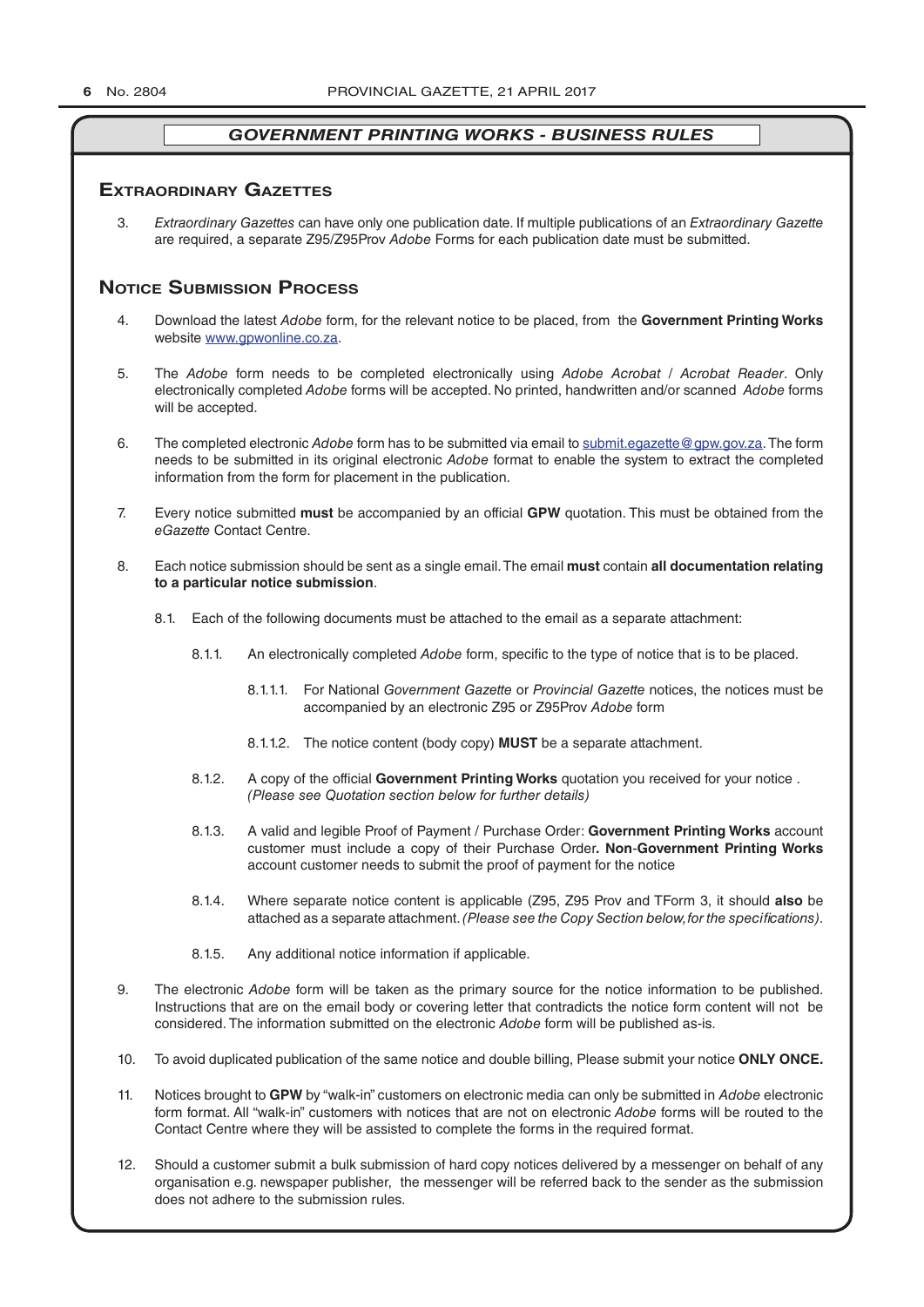#### **QuoTATions**

- 13. Quotations are valid until the next tariff change.
	- 13.1. *Take note:* **GPW**'s annual tariff increase takes place on *1 April* therefore any quotations issued, accepted and submitted for publication up to *31 March* will keep the old tariff. For notices to be published from 1 April, a quotation must be obtained from **GPW** with the new tariffs. Where a tariff increase is implemented during the year, **GPW** endeavours to provide customers with 30 days' notice of such changes.
- 14. Each quotation has a unique number.
- 15. Form Content notices must be emailed to the *eGazette* Contact Centre for a quotation.
	- 15.1. The *Adobe* form supplied is uploaded by the Contact Centre Agent and the system automatically calculates the cost of your notice based on the layout/format of the content supplied.
	- 15.2. It is critical that these *Adobe* Forms are completed correctly and adhere to the guidelines as stipulated by **GPW**.

#### 16. **APPLICABLE ONLY TO GPW ACCOUNT HOLDERS**:

- 16.1. **GPW** Account Customers must provide a valid **GPW** account number to obtain a quotation.
- 16.2. Accounts for **GPW** account customers **must** be active with sufficient credit to transact with **GPW** to submit notices.
	- 16.2.1. If you are unsure about or need to resolve the status of your account, please contact the **GPW** Finance Department prior to submitting your notices. (If the account status is not resolved prior to submission of your notice, the notice will be failed during the process).

#### 17. **APPLICABLE ONLY TO CASH CUSTOMERS:**

- 17.1. Cash customers doing **bulk payments** must use a **single email address** in order to use the **same proof of payment** for submitting multiple notices.
- 18. The responsibility lies with you, the customer, to ensure that the payment made for your notice(s) to be published is sufficient to cover the cost of the notice(s).
- 19. Each quotation will be associated with one proof of payment / purchase order / cash receipt.
	- 19.1. This means that **the quotation number can only be used once to make a payment.**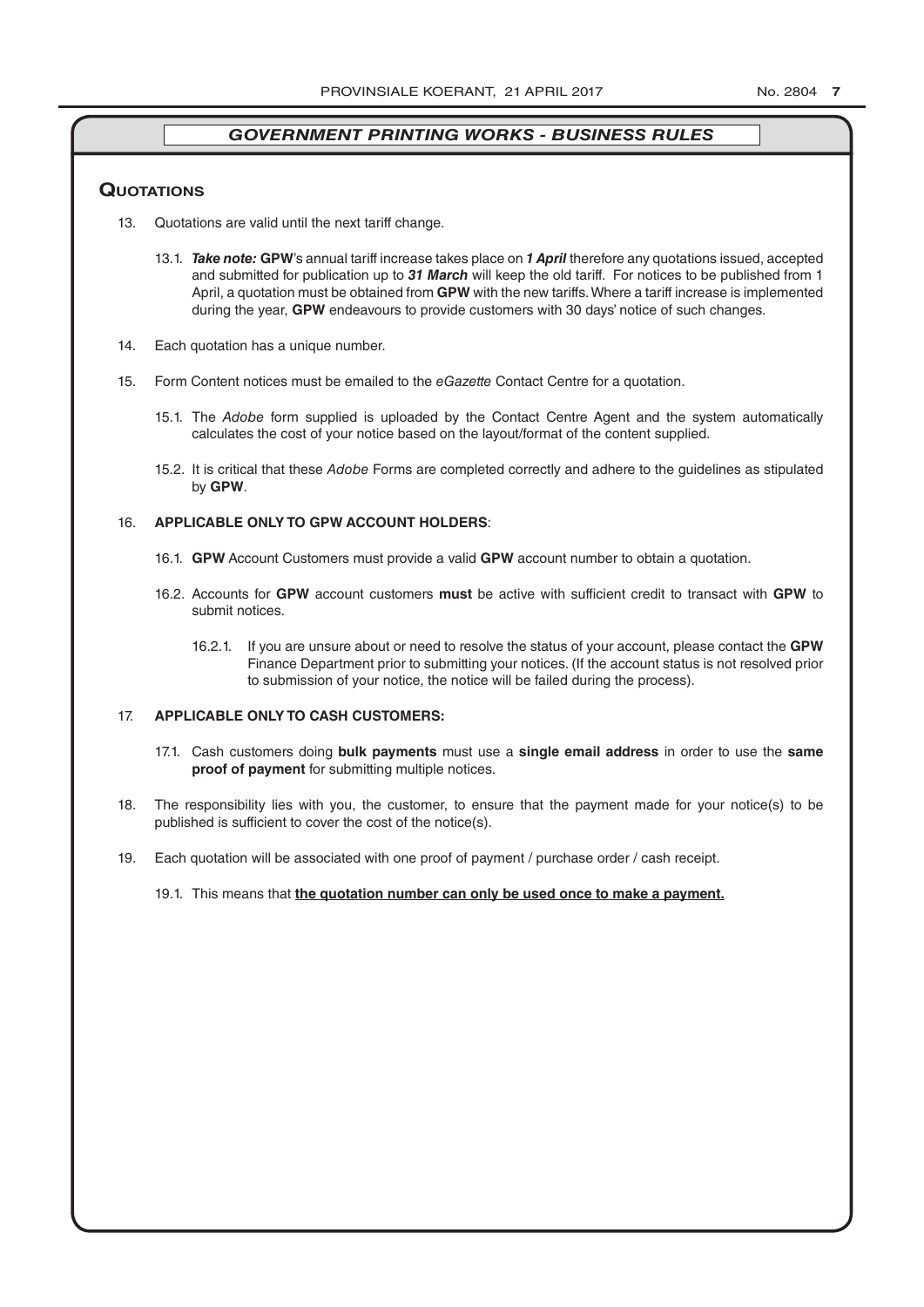## **COPY (SEPARATE NOTICE CONTENT DOCUMENT)**

- 20. Where the copy is part of a separate attachment document for Z95, Z95Prov and TForm03
	- 20.1. Copy of notices must be supplied in a separate document and may not constitute part of any covering letter, purchase order, proof of payment or other attached documents.

The content document should contain only one notice. (You may include the different translations of the same notice in the same document).

20.2. The notice should be set on an A4 page, with margins and fonts set as follows:

Page size  $=$  A4 Portrait with page margins: Top  $=$  40mm, LH/RH  $=$  16mm, Bottom  $=$  40mm; Use font size: Arial or Helvetica 10pt with 11pt line spacing;

Page size = A4 Landscape with page margins: Top = 16mm, LH/RH = 40mm, Bottom = 16mm; Use font size: Arial or Helvetica 10pt with 11pt line spacing;

## **CAnCellATions**

- 21. Cancellation of notice submissions are accepted by **GPW** according to the deadlines stated in the table above in point 2. Non-compliance to these deadlines will result in your request being failed. Please pay special attention to the different deadlines for each gazette. Please note that any notices cancelled after the cancellation deadline will be published and charged at full cost.
- 22. Requests for cancellation must be sent by the original sender of the notice and must accompanied by the relevant notice reference number (N-) in the email body.

## **AmendmenTs To noTiCes**

23. With effect from 01 October 2015, **GPW** will not longer accept amendments to notices. The cancellation process will need to be followed according to the deadline and a new notice submitted thereafter for the next available publication date.

## **REJECTIONS**

- 24. All notices not meeting the submission rules will be rejected to the customer to be corrected and resubmitted. Assistance will be available through the Contact Centre should help be required when completing the forms. (012-748 6200 or email info.egazette@gpw.gov.za). Reasons for rejections include the following:
	- 24.1. Incorrectly completed forms and notices submitted in the wrong format, will be rejected.
	- 24.2. Any notice submissions not on the correct *Adobe* electronic form, will be rejected.
	- 24.3. Any notice submissions not accompanied by the proof of payment / purchase order will be rejected and the notice will not be processed.
	- 24.4. Any submissions or re-submissions that miss the submission cut-off times will be rejected to the customer. The Notice needs to be re-submitted with a new publication date.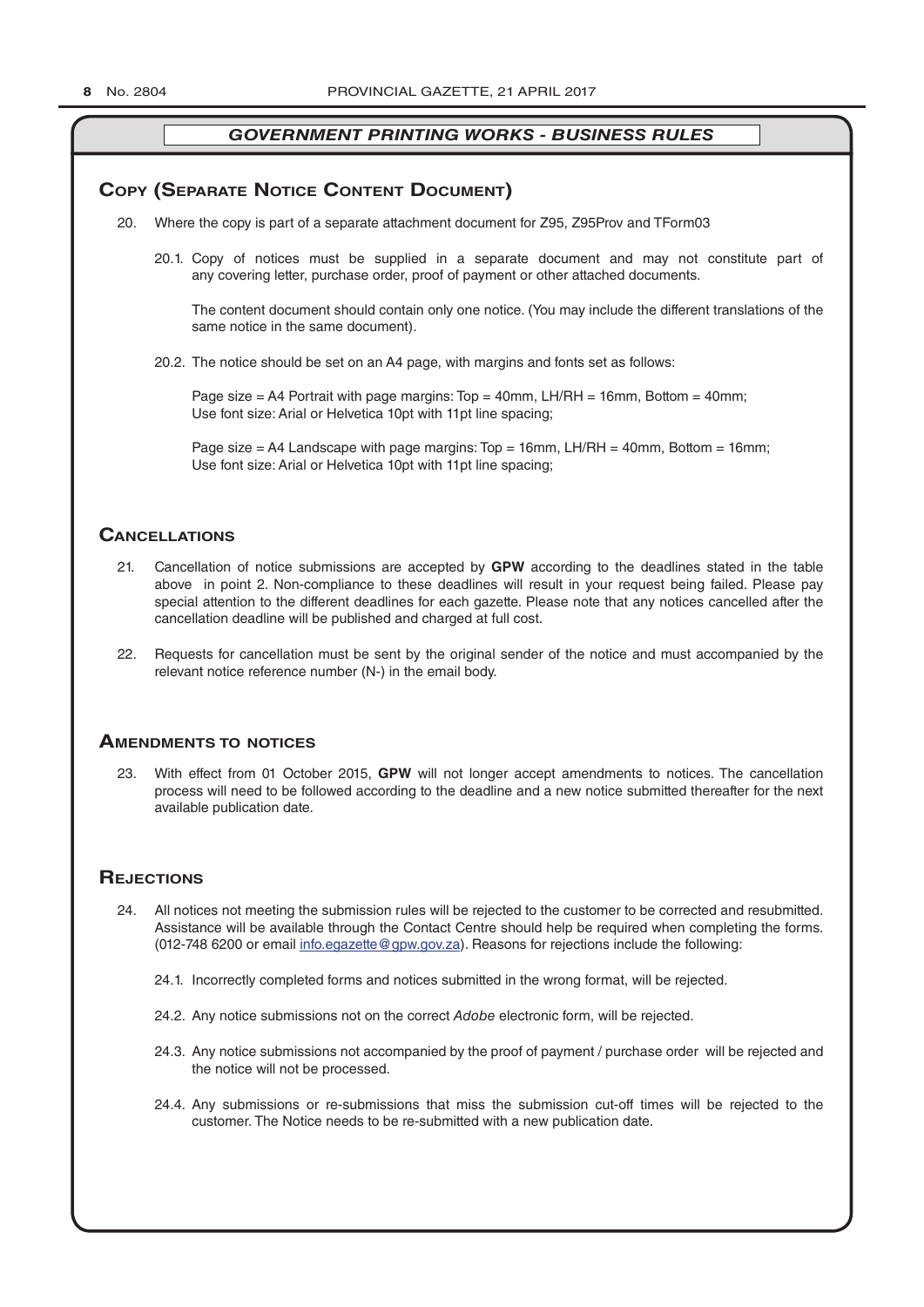#### **ApprovAl of noTiCes**

- 25. Any notices other than legal notices are subject to the approval of the Government Printer, who may refuse acceptance or further publication of any notice.
- 26. No amendments will be accepted in respect to separate notice content that was sent with a Z95 or Z95Prov notice submissions. The copy of notice in layout format (previously known as proof-out) is only provided where requested, for Advertiser to see the notice in final Gazette layout. Should they find that the information submitted was incorrect, they should request for a notice cancellation and resubmit the corrected notice, subject to standard submission deadlines. The cancellation is also subject to the stages in the publishing process, i.e. If cancellation is received when production (printing process) has commenced, then the notice cannot be cancelled.

## **governmenT prinTer indemnified AgAinsT liAbiliTy**

- 27. The Government Printer will assume no liability in respect of—
	- 27.1. any delay in the publication of a notice or publication of such notice on any date other than that stipulated by the advertiser;
	- 27.2. erroneous classification of a notice, or the placement of such notice in any section or under any heading other than the section or heading stipulated by the advertiser;
	- 27.3. any editing, revision, omission, typographical errors or errors resulting from faint or indistinct copy.

#### **liAbiliTy of AdverTiser**

28. Advertisers will be held liable for any compensation and costs arising from any action which may be instituted against the Government Printer in consequence of the publication of any notice.

## **CusTomer inQuiries**

Many of our customers request immediate feedback/confirmation of notice placement in the gazette from our Contact Centre once they have submitted their notice – While **GPW** deems it one of their highest priorities and responsibilities to provide customers with this requested feedback and the best service at all times, we are only able to do so once we have started processing your notice submission.

**GPW** has a 2-working day turnaround time for processing notices received according to the business rules and deadline submissions.

Please keep this in mind when making inquiries about your notice submission at the Contact Centre.

- 29. Requests for information, quotations and inquiries must be sent to the Contact Centre ONLY.
- 30. Requests for Quotations (RFQs) should be received by the Contact Centre at least **2 working days** before the submission deadline for that specific publication.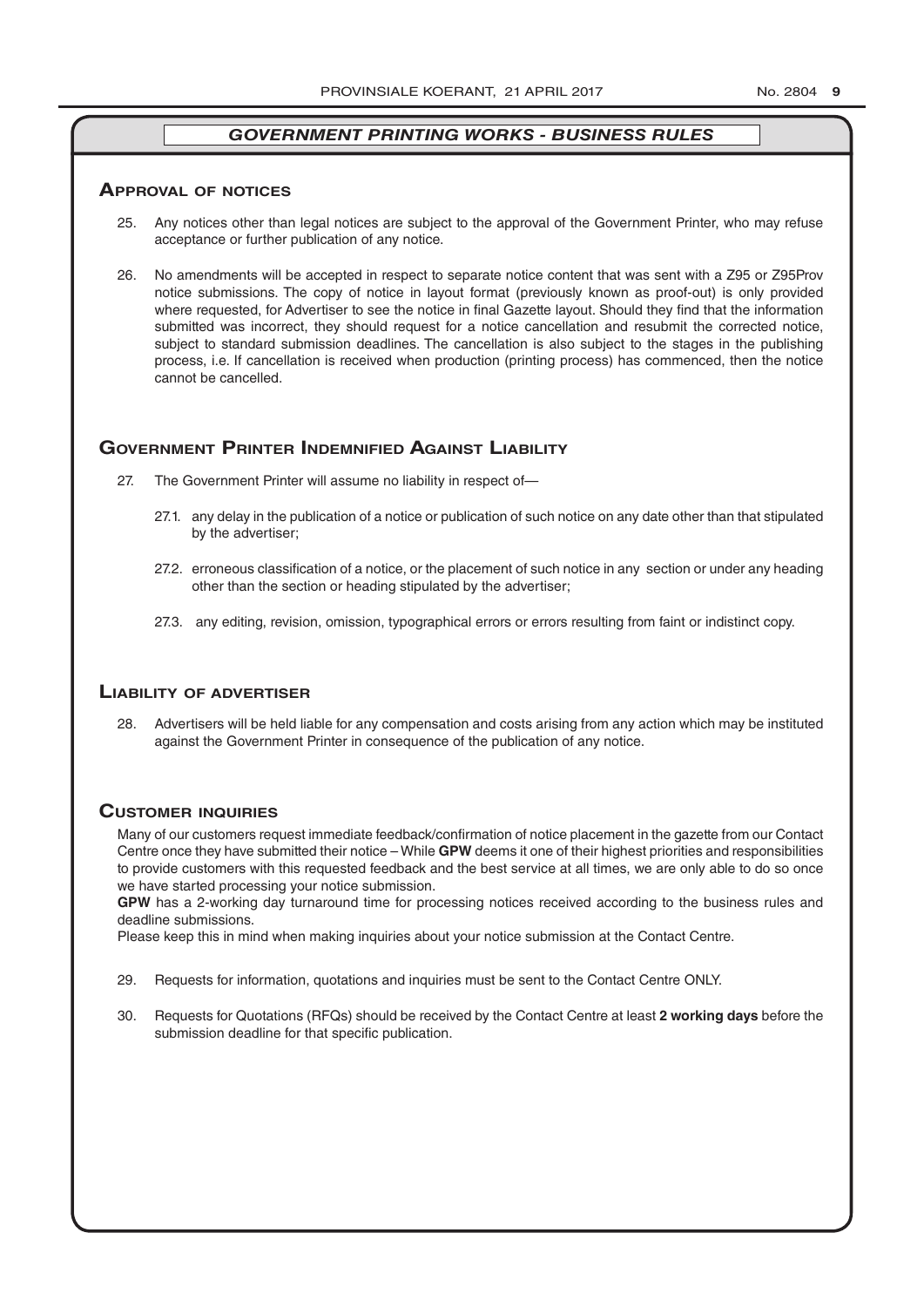#### **pAymenT of CosT**

- 31. The Request for Quotation for placement of the notice should be sent to the Gazette Contact Centre as indicated above, prior to submission of notice for advertising.
- 32. Payment should then be made, or Purchase Order prepared based on the received quotation, prior to the submission of the notice for advertising as these documents i.e. proof of payment or Purchase order will be required as part of the notice submission, as indicated earlier.
- 33. Every proof of payment must have a valid **GPW** quotation number as a reference on the proof of payment document.
- 34. Where there is any doubt about the cost of publication of a notice, and in the case of copy, an enquiry, accompanied by the relevant copy, should be addressed to the Gazette Contact Centre, **Government Printing Works**, Private Bag X85, Pretoria, 0001 email: info.egazette@gpw.gov.za before publication.
- 35. Overpayment resulting from miscalculation on the part of the advertiser of the cost of publication of a notice will not be refunded, unless the advertiser furnishes adequate reasons why such miscalculation occurred. In the event of underpayments, the difference will be recovered from the advertiser, and future notice(s) will not be published until such time as the full cost of such publication has been duly paid in cash or electronic funds transfer into the **Government Printing Works** banking account.
- 36. In the event of a notice being cancelled, a refund will be made only if no cost regarding the placing of the notice has been incurred by the **Government Printing Works**.
- 37. The **Government Printing Works** reserves the right to levy an additional charge in cases where notices, the cost of which has been calculated in accordance with the List of Fixed Tariff Rates, are subsequently found to be excessively lengthy or to contain overmuch or complicated tabulation.

### **proof of publiCATion**

- 38. Copies of any of the *Government Gazette* or *Provincial Gazette* can be downloaded from the **Government Printing Works** website www.gpwonline.co.za free of charge, should a proof of publication be required.
- 39. Printed copies may be ordered from the Publications department at the ruling price. The **Government Printing Works** will assume no liability for any failure to post or for any delay in despatching of such *Government Gazette*(s).

### *GOVERNMENT PRINTING WORKS CONTACT INFORMATION*

| <b>Physical Address:</b>                                            | <b>Postal Address:</b> | <b>GPW Banking Details:</b>                 |
|---------------------------------------------------------------------|------------------------|---------------------------------------------|
| <b>Government Printing Works</b>                                    | Private Bag X85        | <b>Bank: ABSA Bosman Street</b>             |
| 149 Bosman Street                                                   | Pretoria               | <b>Account No.: 405 7114 016</b>            |
| Pretoria                                                            | 0001                   | <b>Branch Code: 632-005</b>                 |
| For Gazette and Notice submissions: Gazette Submissions:            |                        | <b>E-mail:</b> submit.eqazette@gpw.gov.za   |
| <b>For queries and quotations, contact: Gazette Contact Centre:</b> |                        | E-mail: info.egazette@gpw.gov.za            |
|                                                                     |                        | <b>Tel: 012-748 6200</b>                    |
| <b>Contact person for subscribers: Mrs M. Toka:</b>                 |                        | <b>E-mail:</b> subscriptions $@$ gpw.gov.za |
|                                                                     |                        | <b>Tel: 012-748-6066 / 6060 / 6058</b>      |
|                                                                     |                        | <b>Fax: 012-323-9574</b>                    |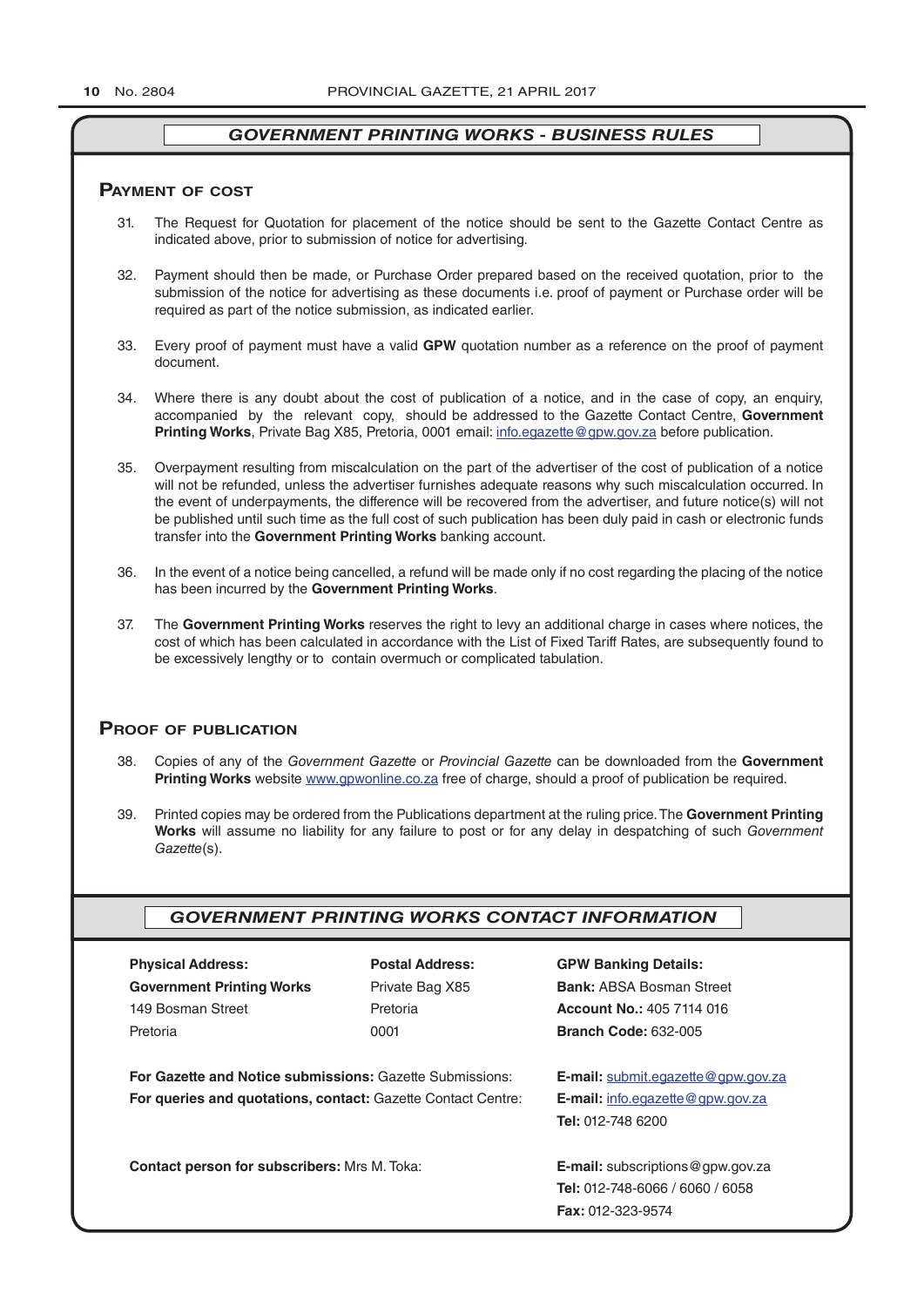## General Notices • Algemene Kennisgewings

#### **NOTICE 30 OF 2017**

#### **PIET RETIEF AMENDMENT SCHEME 322**

NOTICE OF APPLICATION FOR THE AMENDMENT OF THE PIET RETIEF TOWN PLANNING SCHEME, 1980, IN TERMS OF SECTION 56(1)(B)(I) OF THE TOWN-PLANNING AND TOWNSHIPS ORDINANCE, 1986, (ORDINANCE NO. 15 OF 1986).

I, Pinkie Kühne, being the authorised agent of the registered owner of the property mentioned below, hereby give notice, in terms of the above Ordinance, that I have applied to the Mkhondo Municipality, Piet Retief, for the amendment of the Town Planning Scheme, known as the Piet Retief Town Planning Scheme, 1980, by the rezoning of Remainder of Erf 843, situated at No. 15 Measroch Street, Piet Retief from "Residential 1" to "Special" with Annexure 62.

Particulars of the application will lie for inspection during normal office hours at the office of the Municipal Manager, Civic Centre, Mark Street, Piet Retief for a period of 28 (twenty eight) days from 14 April 2017.

Objections to this application must, within a period of 28 (twenty eight) days from 14 April 2017, written and in duplicate, be submitted to the Municipal Manager at the above address, or be posted to P. O. Box 23, Piet Retief, 2380.

Agent: Pinkie Kühne, P. O. Box 22072, Newcastle, 2940. Tel.: 034 312 3116 E-mail: pinkiekhune@gmail.com.

14-21

#### **KENNISGEWING 30 VAN 2017**

#### **PIET RETIEF WYSIGINGSKEMA 322**

KENNISGEWING VAN AANSOEK OM DIE WYSIGING VAN DIE PIET RETIEF STADSBEPLANNINGSKEMA , 1980, INGEVOLGE ARTIKEL 56(1)(B)(I) VAN DIE ORDONNANSIE OP DORPSBEPLANNING EN DORPE, 1986, (ORDONNANSIE NR. 15 VAN 1986)

Ek, Pinkie Kühne, synde die gemagtigde agent van die geregistreerde eienaar van die ondergenoemde eiendom, gee hiermee, ingevolge bogenoemde Artikel, kennis dat ek by die Mkondo Munisipaliteit, Piet Retief, aansoek gedoen het om die wysiging van die Dorpsbeplanningskema, bekend as die Piet Retief Dorpsbeplanningskema, 1980, deur die hersonering van Restant van Erf 843, geleë te Measrochstraat 15, vanaf "Residensieёl 1" na "Spesiaal" met Bylaag 62.

Besonderhede van die aansoek lê ter insae gedurende gewone kantoorure by die kantoor van die Munisipale Bestuurder, Burgersentrum, Markstraat, Piet Retief, vir 'n tydperk van 28 (agt en twintig) dae vanaf 14 April 2017.

Besware of vertoё teen die aansoek moet, binne 'n tydperk van 28 (agt en twintig) dae vanaf 14 April 2017, geskrewe en in tweevoud, ingehandig word by die Munisipale Bestuurder by bovermelde adres, of gepos word aan Posbus 23, Piet Retief, 2380.

Agent: Pinkie Kühne, Posbus 22072, Newcastle, 2940. Tel.: 034 312 3116 E-pos: pinkiekhune@gmail.com 14-21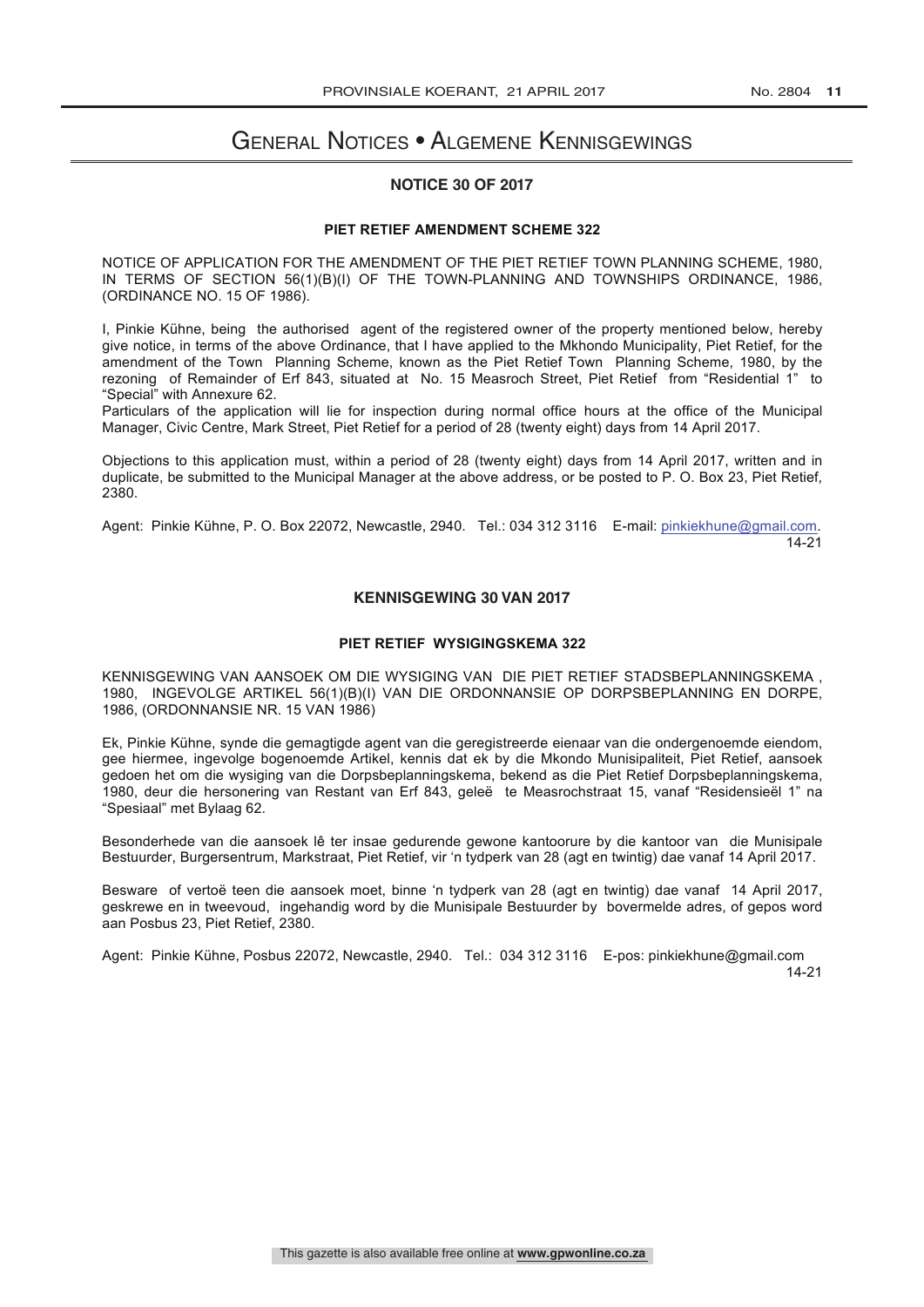#### **NOTICE 34 OF 2017**

#### NOTICE OF APPLICATION FOR AMENDMENT OF THE STEVE TSHWETE TOWN PLANNING SCHEME 2004 IN TERMS OF SECTION 56 (1)(b)(i) OF THE TOWNPLANNING AND TOWNSHIPS ORDINANCE, 1986 **STEVE TSHWETE AMENDMENT SCHEME 683**

I, Karl Wilhelm Rost, of Townscape Planning Solutions, being the authorised agent of the owner of Portions 67- & 68- and the Remaining Extent of Portion 69 of the Farm Elandspruit 291, J.S., Mpumalanga, hereby give notice in terms of section 56(1)(b)(i) of the Town Planning and Townships Ordinance, 1986, that I have applied to the Steve Tshwete Local Municipality for the amendment of the town planning scheme known as the Steve Tshwete Town Planning Scheme 2004 by the rezoning of the properties described above, situated adjacent to the R555 from "Agriculture" to "Special" with an annexure for an Extractive Industry to legally allow the existing beneficiation plant and the transport of coal on the sites.

Particulars of the application will lay for inspection during normal office hours at the office of the Town Secretary, Second Floor, Wanderers Avenue, Middelburg for a period of 28 days from **21 April 2017**.

Objections to or representations in respect of the application must be lodged with or made in writing to the Municipal Manager at the above address or at P.O. Box 14, Middelburg, 1050 within a period of 28 days from

**21 April 2017**. Townscape Planning Solutions, P.O. Box 20831, Noordbrug, 2522, Phone: 082<br>8014 Our ref: P16565-Gazette 662 1052, Fax: 018 290 8014

21–28

#### **KENNISGEWING 34 VAN 2017**

KENNISGEWING VAN AANSOEK OM WYSIGING VAN DIE STEVE TSHWETE DORPSBEPLANNINGSKEMA 2004 INGEVOLGE ARTIKEL 56(1)(b)(i) VAN DIE ORDONNANSIE OP DORPSBEPLANNING EN DORPE, 1986 **STEVE TSHWETE WYSIGINGSKEMA 683**

Ek, Karl Wilhelm Rost, van Townscape Planning Solutions, synde die gemagtigde agent van die eienaar van Gedeeltes 67- & 68- en die Resterende Gedeelte van Gedeelte 69 van die plaas Elandspruit 291, Registrasie Afdeling J.S., provinsie Mpumalanga, gee hiermee ingevolge artikel 56(1)(b)(i) van die Ordonnansie op Dorpsbeplanning en Dorpe, 1986, kennis dat ek by die Steve Tshwete Plaaslike Munisipaliteit aansoek gedoen het om die wysiging van die dorpsbeplanningskema, bekend as die Steve Tshwete Dorpsbeplanningskema 2004 deur die hersonering van die eiendomme hierbo beskryf, geleë aangrensend tot die R555 vanaf "Landbou" na "Spesiaal" met 'n bylae vir 'n Ontginnings Nywerheid om die huidige steenkool was aanleg en die vervoer van steenkool wettiglik op die persele te akkommodeer.

Besonderhede van die aansoek lê ter insae gedurende gewone kantoorure by die Stadsekretaris, tweede vloer, Munisipalegebou, Wandererslaan, Middelburg, vir 'n tydperk van 28 dae vanaf **21 April 2017**.

Besware teen of vertoë ten opsigte van die aansoek moet binne 'n tydperk van 28 dae vanaf **21 April 2017** skriftelik tot die Munisipale Bestuurder by bovermelde adres of by Posbus 14, Middelburg, 1050 ingedien of gerig word. Adres van applikant: Townscape Planning Solutions, Posbus 20831, Noordbrug, 2522, Tel: 082 662 Ons verwysing: P16565-Gazette

21–28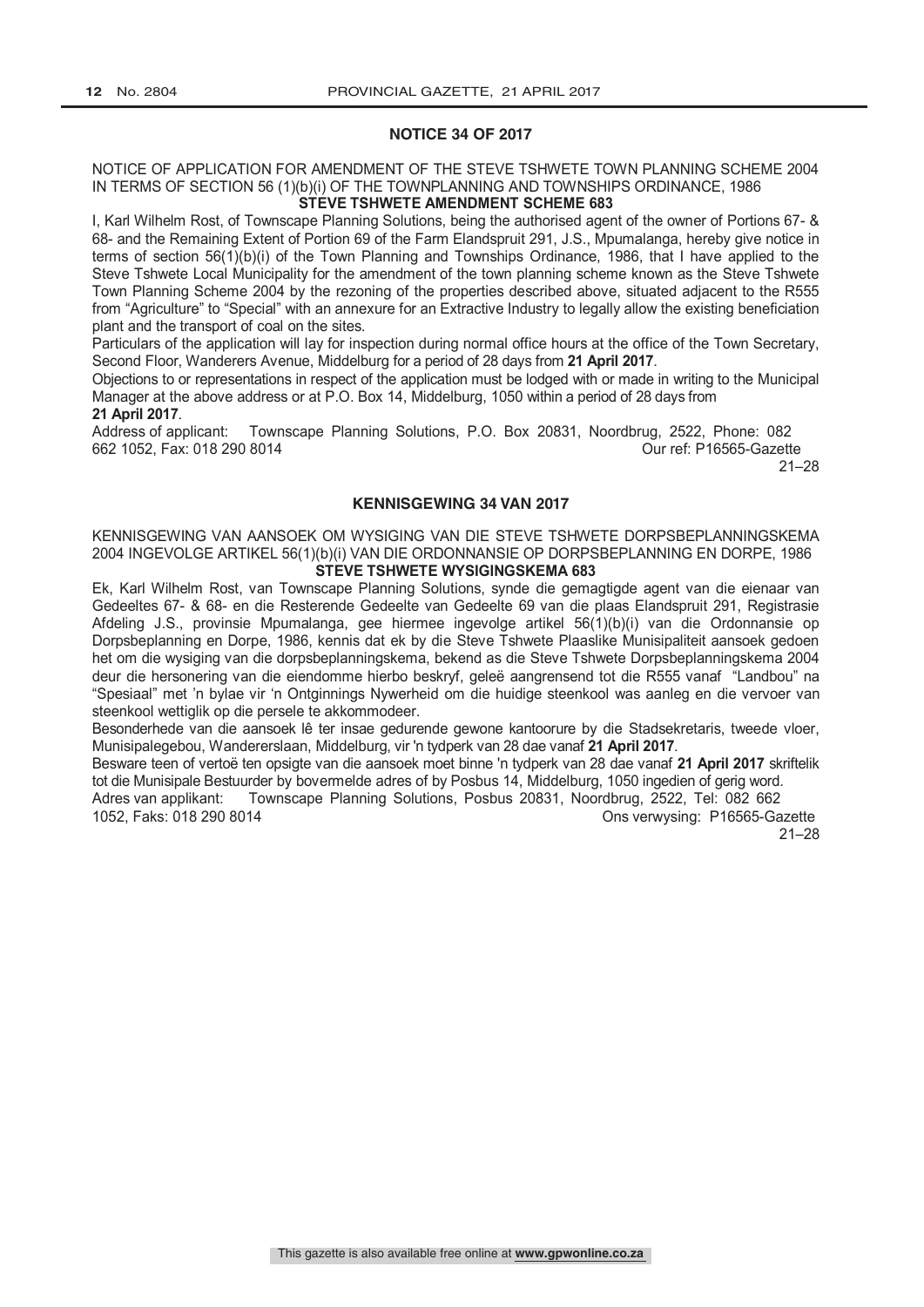#### **NOTICE 35 OF 2017**

## **NOTICE OF A LAND USE/DEVELOPMENT APPLICATION IN TERMS OF SECTION 98 OF THE LEKWA LOCAL MUNICIPALITY SPATIAL PLANNING AND LAND USE MANAGEMENT BY-LAW, 2016**

Notice is hereby given in terms of Section 98 of the Lekwa Local Municipality Spatial Planning and Land Use Management (SPLUM) By-Law, read with Section 18 of the Regulations in terms of the Spatial Planning and Land Use Management Act (Act 16 of 2013) that the under-mentioned application has been received by the Lekwa Local Municipality and is open for inspection during normal office hours at the offices of the Lekwa Council, on the corner of Mbonani Mayisela and Dr. Beyers Naude Street, Standerton.

Any objections/representations must be lodged with or made in writing to the Municipal Manager, at the above-mentioned address or posted to P.O. Box 66, Standerton, 2430 on or before the closing date for the submission of objections/representations, quoting the above-mentioned heading, the objector's interest in the matter, the ground(s) of the objection/representation, the objector's erf and phone numbers and address.

#### **CLOSING DATE FOR SUBMISSION OF OBJECTIONS/REPRESENTATIONS: 22 May 2017**

#### **NATURE OF APPLICATION**

Application has been submitted in terms of Section 18 of the Regulations in terms of the Spatial Planning and Land Use Management Act (Act 16 of 2013), for a rezoning, where no town planning scheme or land use management scheme applies, from "Agricultural" to "Special" to accommodate a resort to be known as "Aqua Villa Sectional Title Development" on Portion 28 of the farm Kromdraai no. 416, Registration Division I.S., Mpumalanga. This Sectional Title development will consist of the following land uses: 50 Sectional Title residential units, 1 Wedding venue, 1 Guard House, Agricultural land & Private Roads measuring 162.8275ha in total.

**OWNER : Moonstone Investments 95 (Pty) Ltd (Registration no.: 2006/034494/07) APPLICANT: Townscape Planning Solutions CC ADDRESS: P.O. Box 20831, Noordbrug, 2520 and/or 5 Dahlia Street, Potchefstroom, 2531 TEL. NO.: 082 662 1105**

**Notice Number 8/2017 MUNICIPAL MANAGER**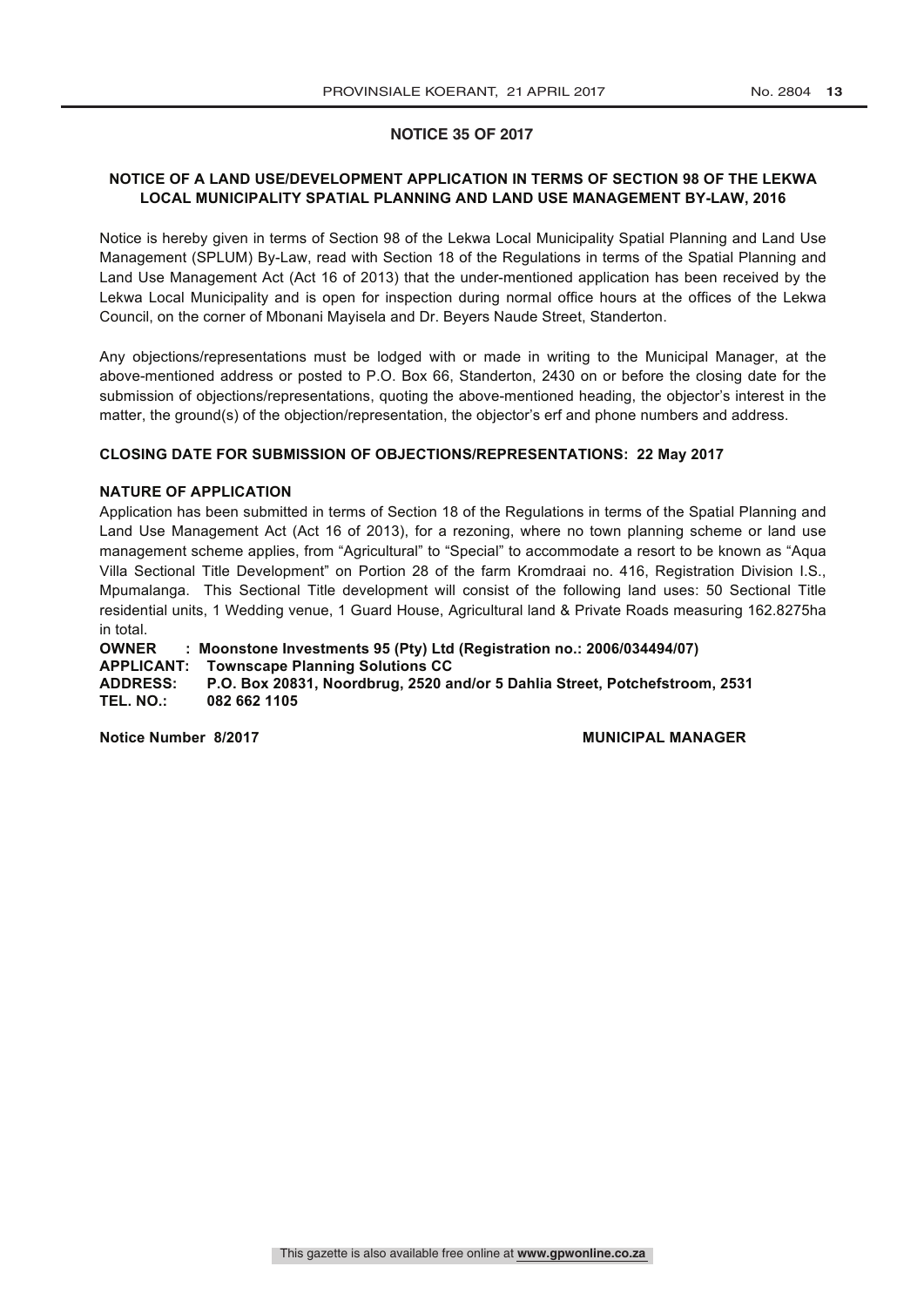## **ISAZISO NGENTUTHUKO NOKUSETSHENZISWA KOMHLABA NGOKWE SIGABA 98 SOMTHETHO KAMASIPALA WASEKHAYA SPATIAL PLANNING AND LAND USE MANAGEMENT BY-LAW, 2016.**

Lesi yisaziso ngokwe Sigaba 98 soMasipala waseLekwa weSpatial Planning and Land Use Management (SPLUM) By-Law, esifundwa kanye neSigaba 18 semithethonqubo ngokwe Spatial Planning and Land Use Management Act (uMtetho 16 ka 2013). Lesi sicelo kumele silethwe emahhovisi kaMasipala waseLekwa kulekheli: Ikhona likaMbonani Mayisela kanye no Dkt Beyers Naude, Standerton.

Uma kukhona izikhalo, zingabhalwe phansi bese zithunyelwa kumenenja kaMasipala waseLekwa emahhovisini kaMasipala noma kulekheli: PO Box 66, Standerton 2430, ngaphambi kosuku lokuvala noma ngosuku lokuvala. Kumele kufakwe ukuthi, kungani unezikhalo, inombolo yocingo, ikheli kanye ne Erf number

#### **Usuku lokuvala kokulethwa kwezincwadi ngumhlaka 22 kuNhlaba 2017.**

#### **UHLOBO LWESICELO**

Isicelo sithunyelwe ngokweSigaba 18 semithetho ye (Spatial Planning and Land Use Management Act – Act 16 ka 2013), ukuze kuhlukaniswe umhlaba ngokohlelo lwedolobha noma ngokuphatwa kokusetshenziswa komhlaba kusukela kwezolimo ukuya koku khethekile okuzo kwamukela indawo ebizwa nge Aqua Villa Sectional Title Development kungxenye 28 ye Kromdraai Farm no. 416, Registration Division I.S., Mpumalanga, Lena Sectional Title Development izokuba nalokhu kusetshenziswa komhlaba okulandelayo: izindawo zokuhlala ezingu 50, indawo yokushada eyodwa, indawo yonogada, indawa yokulima, umgwaqo wangasese olinganiselwa ku 162.8275ha usuwonke.

UMNIKAZI : Moonstone Investments 95 (Pty) Ltd (Inombolo yokubhalisa.: 2006/034494/07)<br>ISICELO : Townscape Planning Solutions CC **ISICELO : Townscape Planning Solutions CC IKHELI : P.O. Libhokisi 20831, Noordbrug, 2520 khanye/noma 5 Dahlia Street, Potchefstroom 2531 INOMBOLO YOCINGO : 082 662 1105**

**Isaziso Inombolo 8/2017 IMENEJA KAMASIPALA**

21-28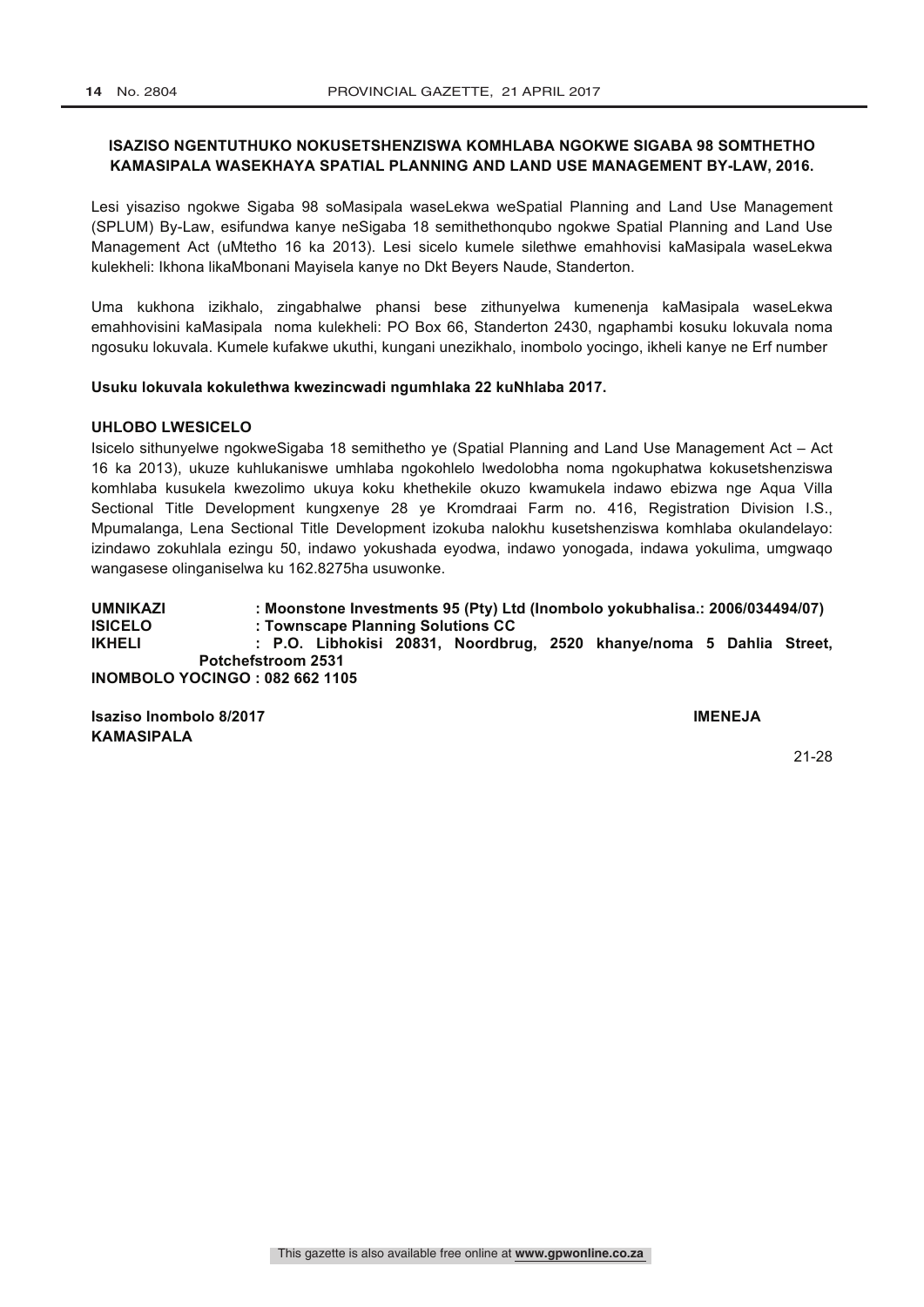#### **NOTICE 36 OF 2017**

#### **GOVAN MBEKI MUNICIPALITY NOTICE OF CANCELATION OF GENERAL PLANS AND TOWNSHIPS**

The Govan Mbeki Municipality hereby declares in terms of the provisions of Section 24 of the Spatial Planning and Land Use Management Act (SPLUMA), Act 16 of 2013, that it has approved the application for cancelation of general plans.

Notice is hereby given in terms of Section 60(5) of the Govan Mbeki SPLUM By-Law 2016, that the Municipality has approved the total cancelation of the following general plans:

| General Plan Number | <b>Township Name</b>    |
|---------------------|-------------------------|
| S.G. No 547/2012    | Embalenhie Extension 28 |
| S.G. No 548/2012    | Embalenhie Extension 29 |
| S.G. No 549/2012    | Embalenhie Extension 30 |
| S.G. No 550/2012    | Embalenhie Extension 31 |

These townships will cease to exist as townships as per Section 61 of the abovementioned bylaw. The following conditions are imposed:

1. All the relevant services agreements and arrangements are to be cancelled.

2. That the Deeds Office be informed of the cancelation through this notice.

## **Mr M.E MICHEAL ACTING MUNICIPAL MANAGER**

| <b>Central Business District</b> | Private Bag X1017 |
|----------------------------------|-------------------|
| Secunda                          | Secunda           |
| 1035                             | 2302              |

Notice Number : 30/2017<br>Publication date : Provincia Provincial Gazette of Mpumalanga: 21 April 2017

#### **NOTICE 37 OF 2017**

#### **PIET RETIEF AMENDMENT SCHEME 350 & 351**

#### *NOTICE OF APPLICATION FOR AMENDMENT OF THE PIET RETIEF TOWN PLANNING SCHEME, 1982 IN TERMS OF SECTION 56(1)(b)(i) OF THE TOWN PLANNING AND TOWNSHIPS ORDINANCE, 1986 (ORDINANCE 15/1986), READ TOGETHER WITH THE REGULATIONS OF THE SPATIAL PLANNING AND LAND USE MANAGEMENT ACT, 16 OF 2013, (SPLUMA).*

We, Reed & Partners Land Surveyors being the authorised agent of the owners of the respective properties described hereunder, hereby give notice in terms of section 56(1)(b)(i) of the Town Planning and Townships Ordinance, 1986, read together with Act 16 of 2013, SPLUMA, that we have applied to the Municipality of Mkhondo for the amendment of the Town Planning Scheme in operation, known as the Piet Retief Town Planning Scheme 1980, by the rezoning of the properties described hereunder, as follows:

#### **1. PIET RETIEF AMENDMENT SCHEME 350:**

By the rezoning of Portion 1 of Erf 950 Piet Retief, situated at 1A Zuidend Street, Piet Retief, from "Residential 1" to "Special for Medical Consulting Rooms".

#### **2. PIET RETIEF AMENDMENT SCHEME 351:**

By the rezoning of Portion 4 of Erf 7 Piet Retief, situated at Smit Street, Piet Retief, from "Residential 1" to "Residential 3".

Particulars of the applications will lie for inspection during normal office hours at the office of the Municipal Manager, Mkhondo Municipality, Mark Street, Piet Retief, for a period of 28 days from 21 April 2017.

Objections to or representations in respect of the applications must be lodged with or made in writing to the Municipal Manager at the above address or at P.O. Box 23, Piet Retief, 2380, within a period of 28 days from 21 April 2017.

Address of agent : Reed & Partners, Professional Land Surveyors, P.O. Box 132, Ermelo, 2350, Tel. No. 017 – 811 2348.

21–28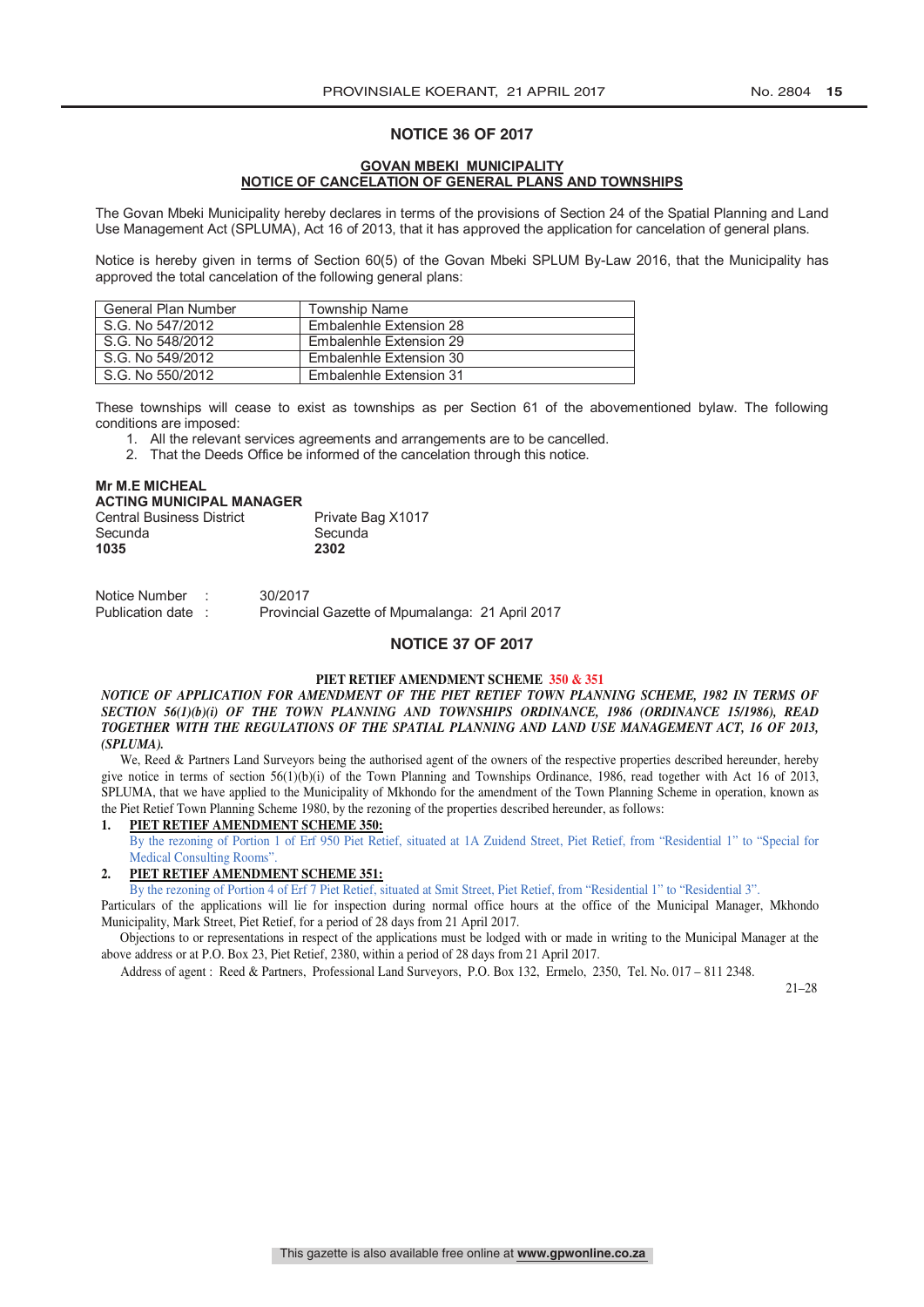#### **KENNISGEWING 37 VAN 2017**

#### **PIET RETIEF WYSIGINGSKEMA 350 & 351**

#### *KENNISGEWING VAN AANSOEK OM WYSIGING VAN DIE PIET RETIEF DORPSBEPLANNINGSKEMA, 1982 INGEVOLGE ARTIKEL 56(1)(b)(i) VAN DIE ORDONNANSIE OP DORPSBEPLANNING EN DORPE, 1986 (ORDONNANSIE 15 VAN 1986), SAAMGELEES MET DIE BEPALINGS VAN DIE RUIMTELIKE BEPLANNING EN GRONDGEBRUIKSBESTUUR WET, 16 VAN 2013.*

Ons, Reed & Vennote Landmeters synde die gemagtigde agent van die eienaars van die onderskeie eiendomme hieronder beskryf, gee hiermee ingevolge artikel 56(1)(b)(i) van die Ordonnansie op Dorpsbeplanning en Dorpe, 1986, saamgelees met Wet 16 van 2013, SPLUMA, kennis dat ons by die Munisipaliteit van Mkhondo aansoek gedoen het om die wysiging van die dorpsbeplanningskema in werking, beter bekend as Piet Retief Dorpsbeplanningskema 1980, deur die hersonering van die eiendomme hieronder beskryf, soos volg:

#### **1. PIET RETIEF WYSIGINGSKEMA 350:**

Deur die hersonering van Gedeelte 1 van Erf 950 Piet Retief, geleë te Zuidendstraat 1A, Piet Retief, van "Residensieel 1" na "Spesiaal vir Mediese Spreekkamers".

#### **2. PIET RETIEF WYSIGINGSKEMA 351:**

Deur die hersonering van Gedeelte 4 van Erf 7 Piet Retief, geleë te Smitstraat, Piet Retief, van "Residensieel 1" na "Residensieel 3".

- Besonderhede van die aansoeke lê ter insae gedurende gewone kantoorure by die kantoor van die Munisipale Bestuurder, Mkhondo Munisipaliteit, Markstraat, Piet Retief, vir 'n tydperk van 28 dae vanaf 21 April 2017.
- Besware teen of vertoë ten opsigte van die aansoeke moet binne 'n tydperk van 28 dae vanaf 21 April 2017 skriftelik by of tot die Munisipale Bestuurder by bovermelde adres of by Posbus 23, Piet Retief ingedien of gerig word.

Adres van agent : Reed & Vennote, Professionele Landmeters, Posbus 132, Ermelo, 2350, Tel. No. 017 – 811 2348.

21–28

## Proclamation • Proklamasie

#### **PROCLAMATION 9 OF 2017**

#### **EMALAHLENI LOCAL MUNICIPALITY NOTICE OF APPROVAL OF AMENDMENT SCHEMES 1579 AND 2005**

The Local Municipality of Emalahleni declares hereby in terms of the provisions of Section 57(1)(a) of the Town-Planning and Townships Ordinance, 1986, that it has approved the amendment schemes below, being an amendment of the Emalahleni Land Use Management Scheme, 2010, by the rezoning of the under mentioned properties from their present zonings to the new zoning as indicated below.

| Amendment<br>Scheme | Description of property                                                                             | Present<br>Zonina    | New zoning                                                                         |
|---------------------|-----------------------------------------------------------------------------------------------------|----------------------|------------------------------------------------------------------------------------|
| 2005                | Remaining Extent of Portion 2, Portion 4 and Agricultural<br>Portion 5 of the farm Vlaklaagte 83 IS |                      | "Special" with an annexure,<br>Annexure 711 for the purpose of<br>mining industry. |
| 1579                | Erf 1736, eMalahleni (was Witbank) Extension 8                                                      | <b>Residential 1</b> | Residential 3                                                                      |

Map 3 and the scheme clauses of the amendment schemes are filed with the Director, Department of Agriculture, Rural Development and Land Administration Mpumalanga Province, and the Municipal Manager, Emalahleni Local Municipality and are open for inspection at all reasonable times.

#### **T JANSEN VAN VUUREN**

**MUNICIPAL MANAGER**

| Civic Centre<br>Mandela Street<br><b>eMALAHLENI</b><br>1035 |  | $P.O.$ Box 3<br>eMalahleni<br>1035                         |  |
|-------------------------------------------------------------|--|------------------------------------------------------------|--|
| Notice Number<br>Publication date:                          |  | 22/2017<br>Provincial Gazette of Mpumalanga: 21 April 2017 |  |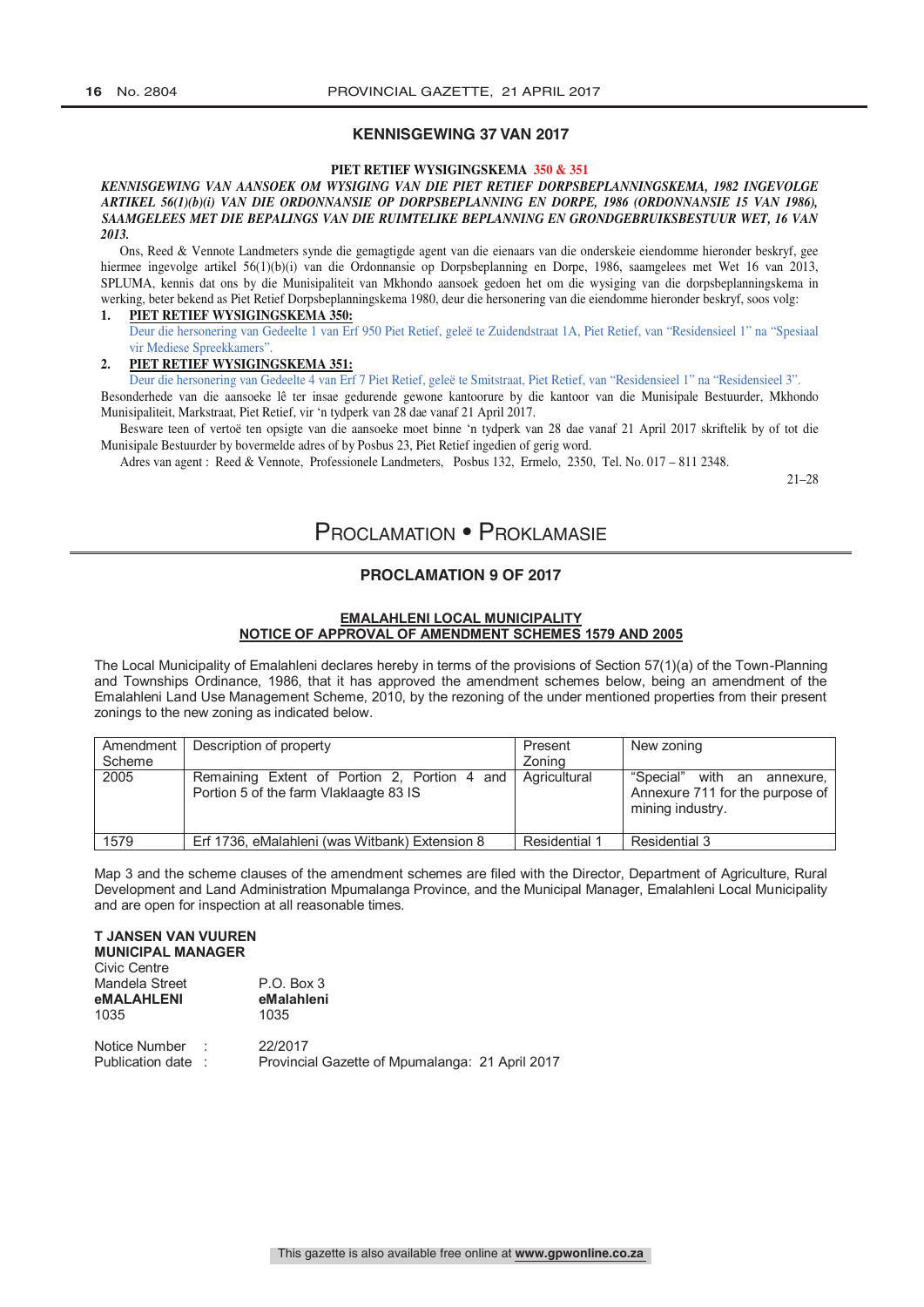## Local Authority Notices • Plaaslike Owerheids Kennisgewings

## **LOCAL AUTHORITY NOTICE 36 OF 2017 LOCAL AUTHORITY NOTICE**

#### **NELSPRUIT AMENDMENT SCHEME 1896**

It is hereby notified in terms of section 57(1) of the Town-planning and Townships Ordinance, 1986, that the Mbombela Local Municipality has approved an amendment of the Nelspruit Town Planning Scheme, 1989, by the rezoning of Stand 927, Riverside Park Extension 12, from "Special" for industries, workshops, commercial uses, service retail, vehicle sales market to "Special" for industries, workshops, commercial uses, service retail, vehicle sales market, spray painting and panel beating, subject to Annexure development conditions.

Copies of the amendment scheme are filed with the Director, Department of Cooperative Governance and Traditional Affairs, Mbombela and the office of the Municipal Manager, Civic Centre, Nel Street, Mbombela, and are open for inspection at all reasonable times.

This amendment scheme is known as the Nelspruit Amendment Scheme 1896 shall come into operation on date of publication hereof.

#### **A copy of this notice will be provided in Afrikaans or Siswati to anyone requesting such in writing within 30 days of this notice.**

**N M SEANEGO MUNICIPAL MANAGER**

Mbombela Local Municipality P O Box 45 NELSPRUIT 1200

### **LOCAL AUTHORITY NOTICE 37 OF 2017**

#### VICTOR KHANYE LOCAL MUNICIPALITY DELMAS AMENDMENT SCHEME 75/2007

It is hereby notified in terms of the provisions of Section 66 of the Victor Khanye Local Municipality By-laws on Spatial Planning and Land Use Management, 2015, that the Victor Khanye Local Municipality have approved the amendment of the Delmas Town Planning Scheme, 2007, for the rezoning of Holding 58 Eloff Small Holdings Extension from "Agricultural" to "Agricultural" with the inclusion of an educational facility (school) as primary land use, subject to certain restrictive conditions.

Map 3 and the scheme clauses of the amendment schemes are filed with the Municipal Manager of the Victor Khanye Local Municipality and the Department of Co-Operative Governance & Traditional Affairs, Nelspruit. This amendment scheme is known as Delmas Amendment Scheme 75/2007 and shall come into operation on date of publication of this notice.

MJ Mahlangu, Municipal Manager, Victor Khanye Local Municipality, PO Box 6, Delmas, 2210 (Ref No. HS2139)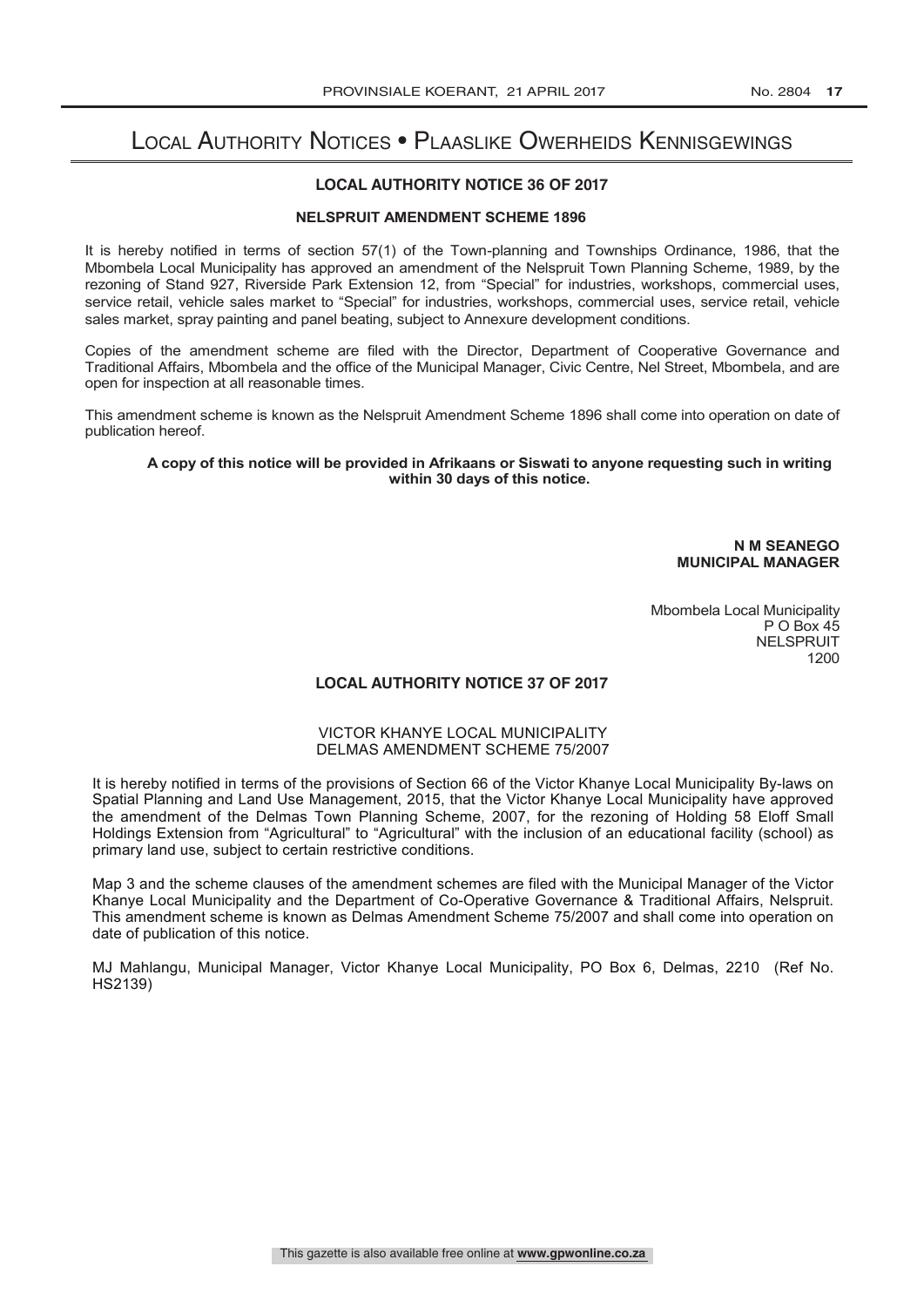This gazette is also available free online at **www.gpwonline.co.za**